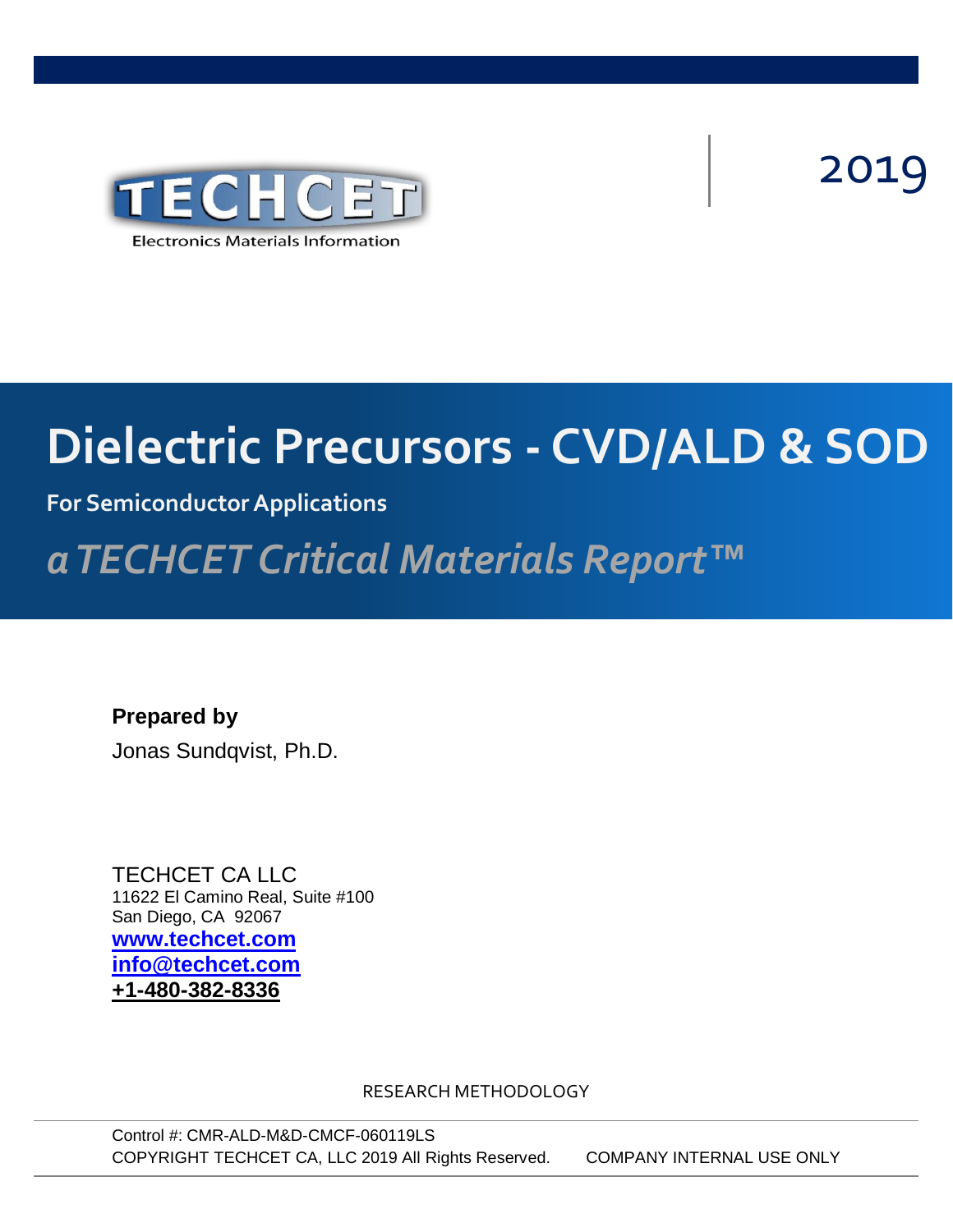TECHCET employs subject matter experts having first-hand experience within the industries which they analyze. Most of TECHCET's analysts have over 25 years of direct and relevant experience in their field. Our analysts survey the commercial and technical staff of IC manufacturers and their suppliers, and conduct extensive research of literature and commerce statistics to ascertain the current and future market environment and global supply risks. Combining this data with TECHCET's proprietary, quantitative wafer forecast results in a viable long-term market forecast for a variety of process materials.

Readers Note: This report represents the interpretation and analysis of information generally available to the public or released by responsible agencies or individuals. Data was obtained from sources considered reliable. However, accuracy or completeness is not guaranteed.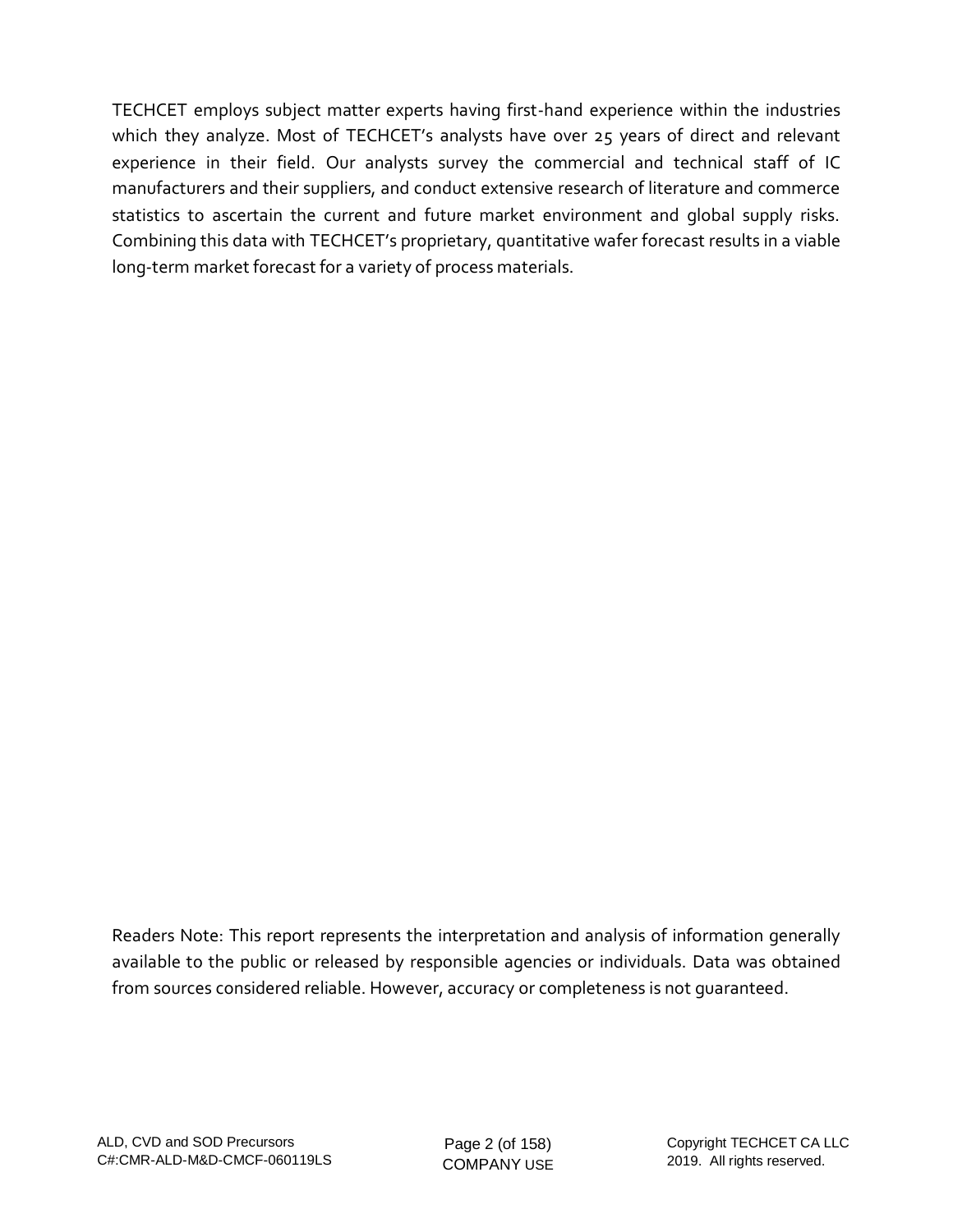#### **Table of Contents**

| 1                       |                                                                                        |
|-------------------------|----------------------------------------------------------------------------------------|
| 1.1                     | Highlight Material Segment Business Trends (M&A, plant closures, new suppliers, etc.)8 |
| 1.2                     |                                                                                        |
| 1.3                     |                                                                                        |
| 1.4                     |                                                                                        |
| 1.5                     | Concludes with analyst assessment of the covered materials market 14                   |
| $\overline{2}$          |                                                                                        |
| 2.1                     |                                                                                        |
| 2.2                     |                                                                                        |
| 2.3                     |                                                                                        |
| $\overline{\mathbf{3}}$ |                                                                                        |
| 3.1                     |                                                                                        |
| 3.2                     |                                                                                        |
| 3.3                     |                                                                                        |
| 3.4                     |                                                                                        |
| 3.5                     |                                                                                        |
| 3.6                     |                                                                                        |
| 3.7                     |                                                                                        |
| 3.8                     |                                                                                        |
| 3.9                     |                                                                                        |
| 3.10                    |                                                                                        |
| 3.11                    |                                                                                        |
| 3.12                    |                                                                                        |
| 4                       |                                                                                        |
| 4.1                     |                                                                                        |
| 4.1.1                   |                                                                                        |
| 4.1.2                   |                                                                                        |
| 4.2                     |                                                                                        |
| 4.3                     |                                                                                        |
| 4.3.1                   |                                                                                        |
| 4.4                     |                                                                                        |
| 4.5                     |                                                                                        |
| 4.6                     |                                                                                        |
| 4.6.1                   |                                                                                        |
| 4.6.2                   |                                                                                        |
| 4.6.3                   |                                                                                        |
| 4.7                     |                                                                                        |

Page 3 (of 158) **COMPANY USE**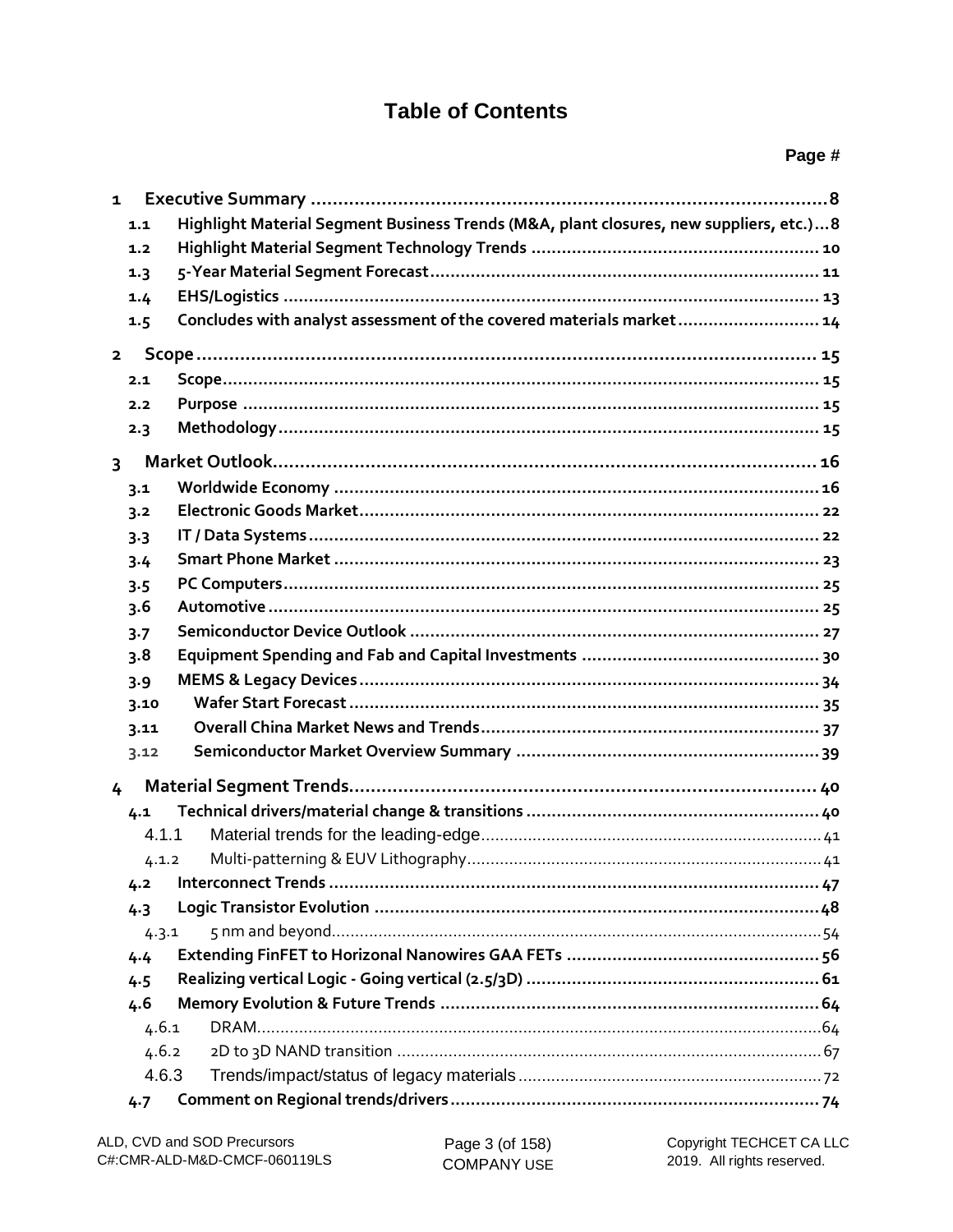|   | 4.8        |                                                                                                |  |  |  |  |
|---|------------|------------------------------------------------------------------------------------------------|--|--|--|--|
|   | 4.9        |                                                                                                |  |  |  |  |
| 5 |            |                                                                                                |  |  |  |  |
|   | 5.1        |                                                                                                |  |  |  |  |
|   | 5.1.1      |                                                                                                |  |  |  |  |
|   | 5.1.2      |                                                                                                |  |  |  |  |
|   | 5.1.3      |                                                                                                |  |  |  |  |
|   | 5.1.4      |                                                                                                |  |  |  |  |
|   | 5.2        |                                                                                                |  |  |  |  |
|   | 5.3        |                                                                                                |  |  |  |  |
|   | 5.4        |                                                                                                |  |  |  |  |
|   | 5.4.1      |                                                                                                |  |  |  |  |
|   | 5.4.2      | Strem Chemicals' offers new La-FMD ALD precursor for future leading-edge logic and             |  |  |  |  |
|   |            |                                                                                                |  |  |  |  |
|   | 5.4.3      | RASIRC : Effective Silicon and Metal Nitride Deposition at Reduced Temperature using           |  |  |  |  |
|   |            |                                                                                                |  |  |  |  |
|   | $5.5 -$    |                                                                                                |  |  |  |  |
|   | 5.5.1      |                                                                                                |  |  |  |  |
|   | 5.5.2      |                                                                                                |  |  |  |  |
|   | 5.5.3      |                                                                                                |  |  |  |  |
|   | 5.5.4      |                                                                                                |  |  |  |  |
|   | 5.5.5      |                                                                                                |  |  |  |  |
|   | 5.6        | Suppliers or parts/product lines that are at risk of discontinuance or capacity reduction . 93 |  |  |  |  |
|   | 5.7        |                                                                                                |  |  |  |  |
|   | 5.7.1      |                                                                                                |  |  |  |  |
|   | 5.7.2      |                                                                                                |  |  |  |  |
|   | 5.7.3      | TECHCET Analyst Assessment and outlook for raw materials supply-chain issues.                  |  |  |  |  |
|   |            | 99                                                                                             |  |  |  |  |
| 6 |            |                                                                                                |  |  |  |  |
|   |            |                                                                                                |  |  |  |  |
|   |            | Appendix 2: Fundamentals of thin film deposition by CVD, ALD, and SOD, and ASD and             |  |  |  |  |
|   | <b>ALE</b> |                                                                                                |  |  |  |  |
|   | 6.1        |                                                                                                |  |  |  |  |
|   | 6.2        |                                                                                                |  |  |  |  |
|   | 6.3        |                                                                                                |  |  |  |  |
|   |            |                                                                                                |  |  |  |  |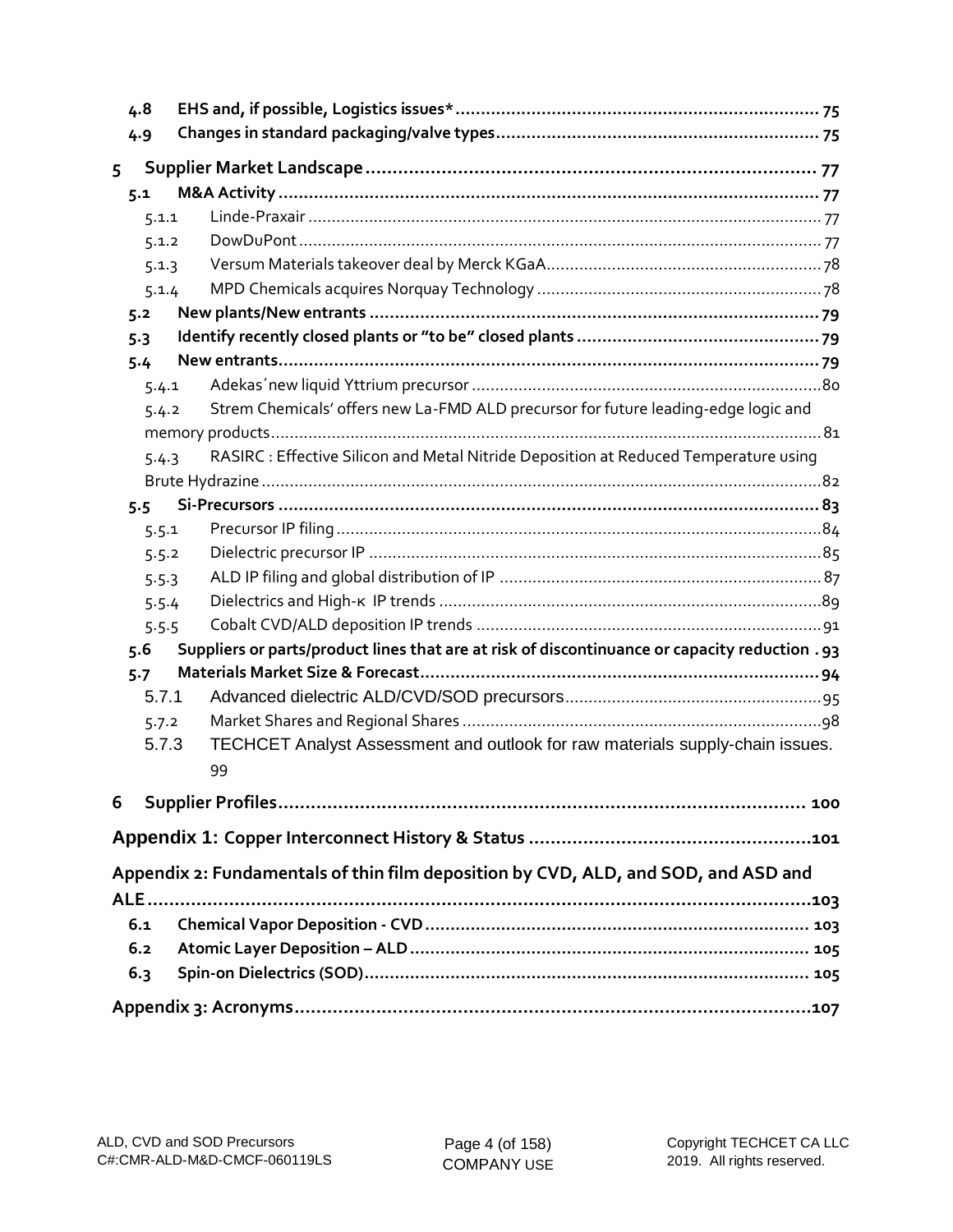### **List of Figures**

| page #                                                                                  |
|-----------------------------------------------------------------------------------------|
| Figure 1 TECHCET Wafer Starts by Technology Node and Device Type - 2/2019               |
| modified to show the high growth nodes concerning ALD, CVD, and SOD                     |
| Figure 2: Metal and High-k Precursor Market Shares by Precursor Type Estimates 12       |
| Figure 3 Dielectric Precursor Market Shares by Precursor Type Estimates for 2019 &      |
|                                                                                         |
| Figure 4 2018 Global Economy and the Electronics Supply Chain  17                       |
|                                                                                         |
|                                                                                         |
|                                                                                         |
|                                                                                         |
|                                                                                         |
|                                                                                         |
|                                                                                         |
| Figure 12 2019 Semiconductor Market Size by Device Segment 29                           |
|                                                                                         |
|                                                                                         |
| Figure 15 TECHCET Wafer Starts by Technology Node and Device Type - 2/2019  36          |
| Figure 16 China IC Production Share and Consumption Trends37                            |
| Figure 18 IC Technology Roadmap Evolutions and Revolutions 40                           |
| Figure 19 Process and materials changes required to shrinking logic and memory          |
|                                                                                         |
| Figure 20 Double patterning by increases density so called LELE for "Litho-Etch-Litho-  |
|                                                                                         |
|                                                                                         |
|                                                                                         |
|                                                                                         |
| Figure 24 EPE is the difference between the intended and the printed features of an IC  |
|                                                                                         |
| Figure 33 The evolution of High-K / Metal Gate Transistors, from planar 45 nm to the    |
|                                                                                         |
| Figure 34 Comparison of CMOS Transistor used today. (A) Planar, (B) FD-SOI and (C)      |
|                                                                                         |
| Figure 35 Possible uses for dielectrics in state of the art 10 nm FinFET Technology  51 |
|                                                                                         |
| Figure 37 Logic Technology Industry Roadmap (TechInsight, January 2018) 53              |
| Figure 38 After the introduction at 22 nm by Intel a taller fin height and narrower fin |
|                                                                                         |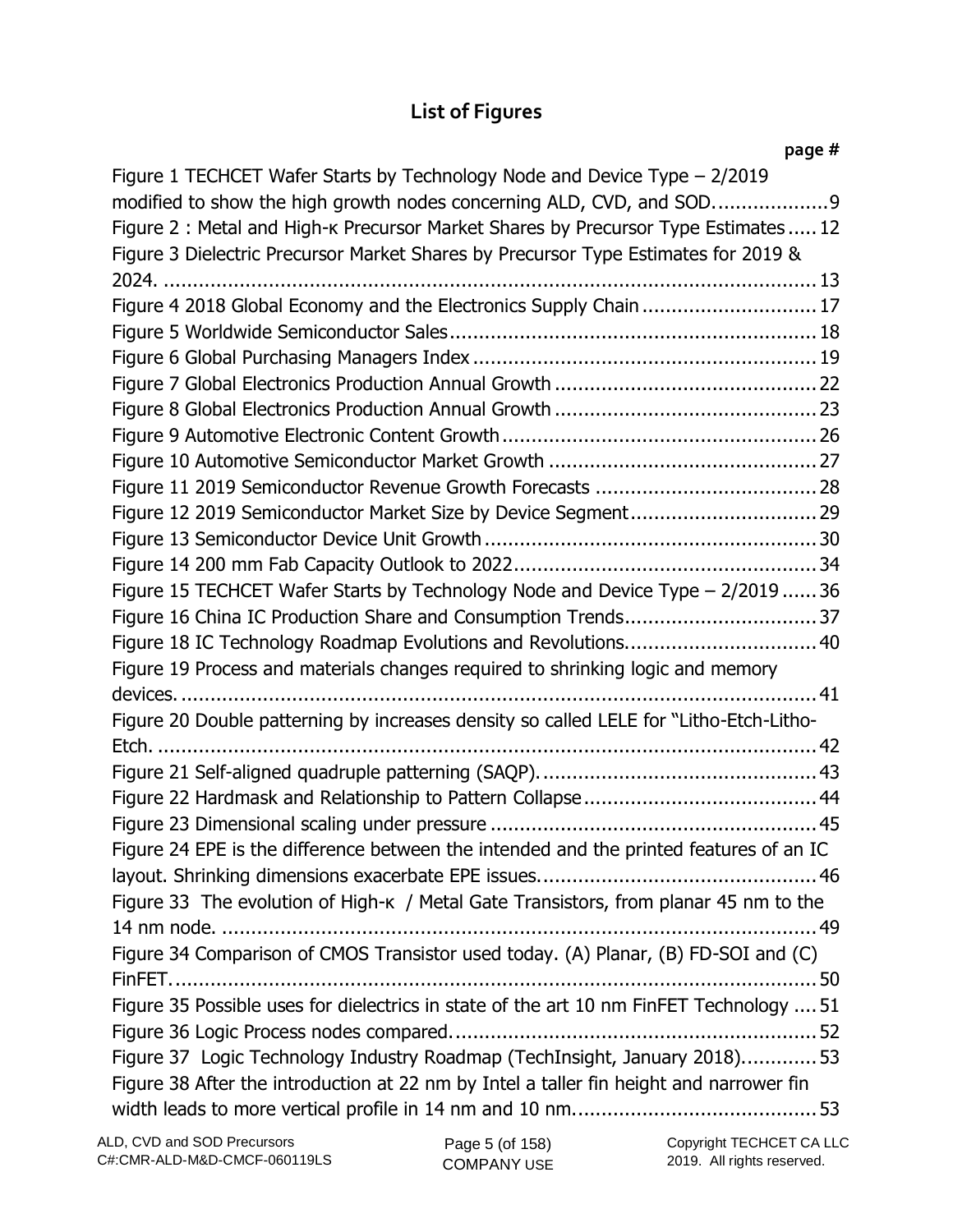| Figure 39 Leading-edge Logic Wafer Starts, historical and forecasted54                          |
|-------------------------------------------------------------------------------------------------|
|                                                                                                 |
| Figure 41 A Gate-all-around FET that could come into play at 5 or 3 nm56                        |
|                                                                                                 |
| Figure 43 Imec has achieved the CMOS integration of vertically stacked gate-all-around          |
|                                                                                                 |
| Figure 44 Three principal Cross-section simulation of (a) finFET, (b) nanowire, and (c)         |
|                                                                                                 |
| Figure 45 TEM cross section of 5nm-node GAA-FETs by IBM, Samsung and                            |
|                                                                                                 |
| Figure 46 Leti roadmap for introducing monolithic 3D Logic scaling at 5 nm 62                   |
|                                                                                                 |
| Figure 48 DRAM nodes by the top 3 companies, Samsung, SK Hynix and Micron (Elpida,              |
| Nanya) compared with Winbond and the Chinese DRAM manufactures  65                              |
| Figure 49 The implications of the transition to 3DNAND, less dielectrics for multiple           |
| patterning but more for the multilayer stack as well as etch hardmasks (Applied                 |
|                                                                                                 |
|                                                                                                 |
|                                                                                                 |
|                                                                                                 |
| Figure 53 Ferroelectric hafnium oxide by ALD can be integrated in 3D capacitors (FRAM)          |
|                                                                                                 |
| Figure 54 An overview of emerging memory technologies that has been announced by                |
|                                                                                                 |
|                                                                                                 |
|                                                                                                 |
| Figure 57 La-FMD is a promising metal-amidinate ALD precursors for lanthanum (La)               |
| based ALD thin-films which are potentially strong candidates for high- $\kappa$ gate dielectric |
|                                                                                                 |
| Figure 58 TiNx grown with Brute Hydrazine at 300°C gives comparable resistivity to              |
|                                                                                                 |
|                                                                                                 |
| Figure 65 The relative age distribution of segmented dielectric precursors filed by OEMs,       |
| chemical companies, fabricators and research organizations over the last two decades.           |
|                                                                                                 |
| Figure 66 Distribution of dielectric precursor IP by OEMs, IDM/Foundries and Chemical           |
|                                                                                                 |
|                                                                                                 |
| Figure 68 Global Filed IP in the field of Atomic Layer deposition.  88                          |

Page 6 (of 158) COMPANY USE